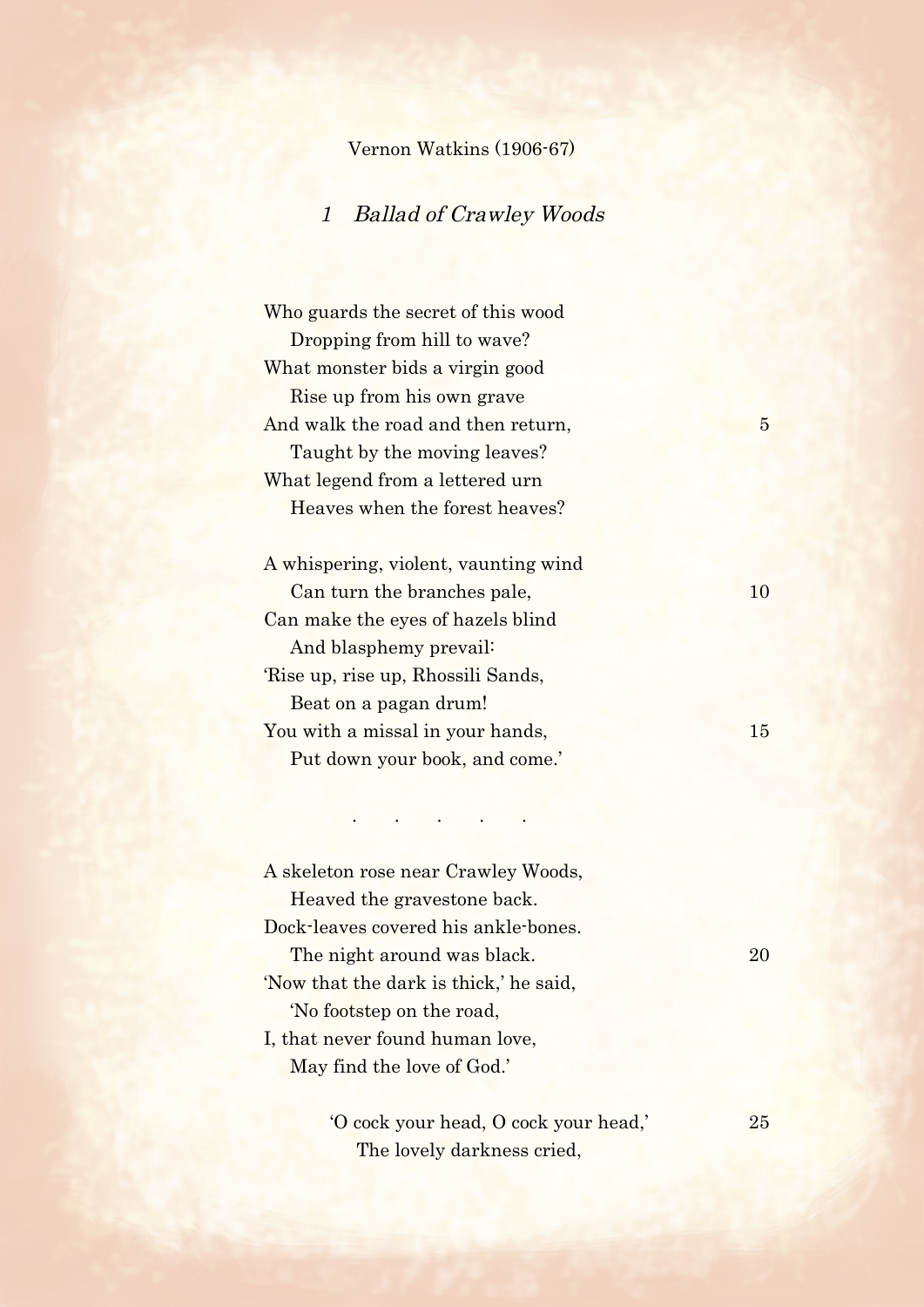| There goes that horseman riding;     |    |
|--------------------------------------|----|
| We love to hear him ride;            |    |
| Galloping from Rhossili Sands        |    |
| Along that edge of spray,            | 30 |
| Spurring the horse beneath his hands |    |
| To April's bridal day.'              |    |
|                                      |    |

| 'My mind runs back to summertime.     |    |
|---------------------------------------|----|
| I kept a sacred fast.                 |    |
| I, to an ash along a wall             | 35 |
| Rooted in the Past                    |    |
| That put forth leaves of living green |    |
| Although it lay there prone,          |    |
| Returned from windy Paviland          |    |
| To live my life alone.'               |    |
|                                       |    |

| What branches rouse above his head?    |    |
|----------------------------------------|----|
| What noise of wind and sea?            |    |
| About him all the quick and dead       |    |
| Are keeping company;                   |    |
| And past him leaves and spectres race, | 45 |
| Each with a secret bride,              |    |
| Seeking in earth a dancing-place,      |    |
| In roots a place to hide.              |    |

| What sudden terror shakes the trees,  |     |
|---------------------------------------|-----|
| What thunder-clap of whips?           | 50  |
| Under the wind with kisses,           |     |
| Your weight beneath my lips!'         |     |
| What do the whirling dead leaves say, |     |
| Vanishing to the South?               |     |
| Under the night in your dear arms,    | 55. |
| Ah lift me, mouth to mouth!'          |     |
|                                       |     |

'O cock your head, O cock your head: Married by a chain, These the storm that whirled asleep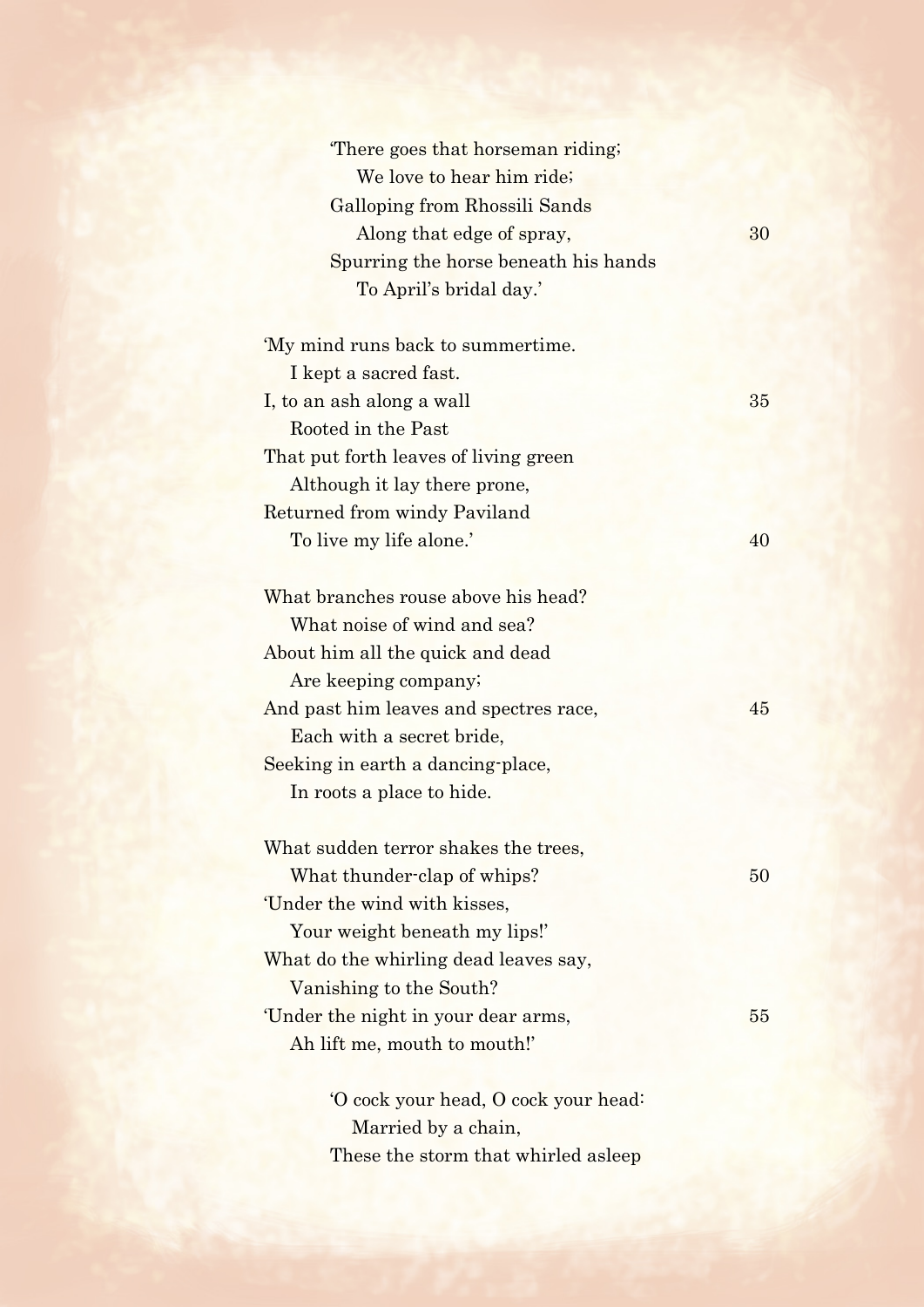| Now whirls awake again.                 | 60 |
|-----------------------------------------|----|
| Very fine chains they carry,            |    |
| Slender chains of gold.                 |    |
| All these the night-winds marry         |    |
| Must wed beneath the mould.             |    |
|                                         |    |
| O, had you kissed the fresh green leaf, | 65 |
| Not the leaf that was bound,            |    |
| You would be riding fast asleep,        |    |
| Riding under the ground                 |    |
| With Paolo and Francesca                |    |
| Whom Dante found in Hell.               | 70 |
| Every whirling withered leaf            |    |
| Leads you to some cell.'                |    |
| 'Where goes Rhossili's rider,           |    |
| And where, these restless dead?         |    |
| I trespass everywhere I walk            | 75 |
| On some lover's bed.                    |    |
| Who roused this hunger in my sleep?     |    |
| Who prised me from my mound?            |    |
| Why does my soul imagine rape?          |    |
| Why do the leaves run round?'           | 80 |
|                                         |    |
|                                         |    |

Now this is the Ballad of Crawley Woods; No more is there to say. Now let the rich man give his goods, Nor keep the poor away, But think of him who lies there still 85 And wishes all men well, Hearing the branches on the hill, Hearing the breakers' bell.

Though long he lay in death's embrace, That tree and wall were true. 90